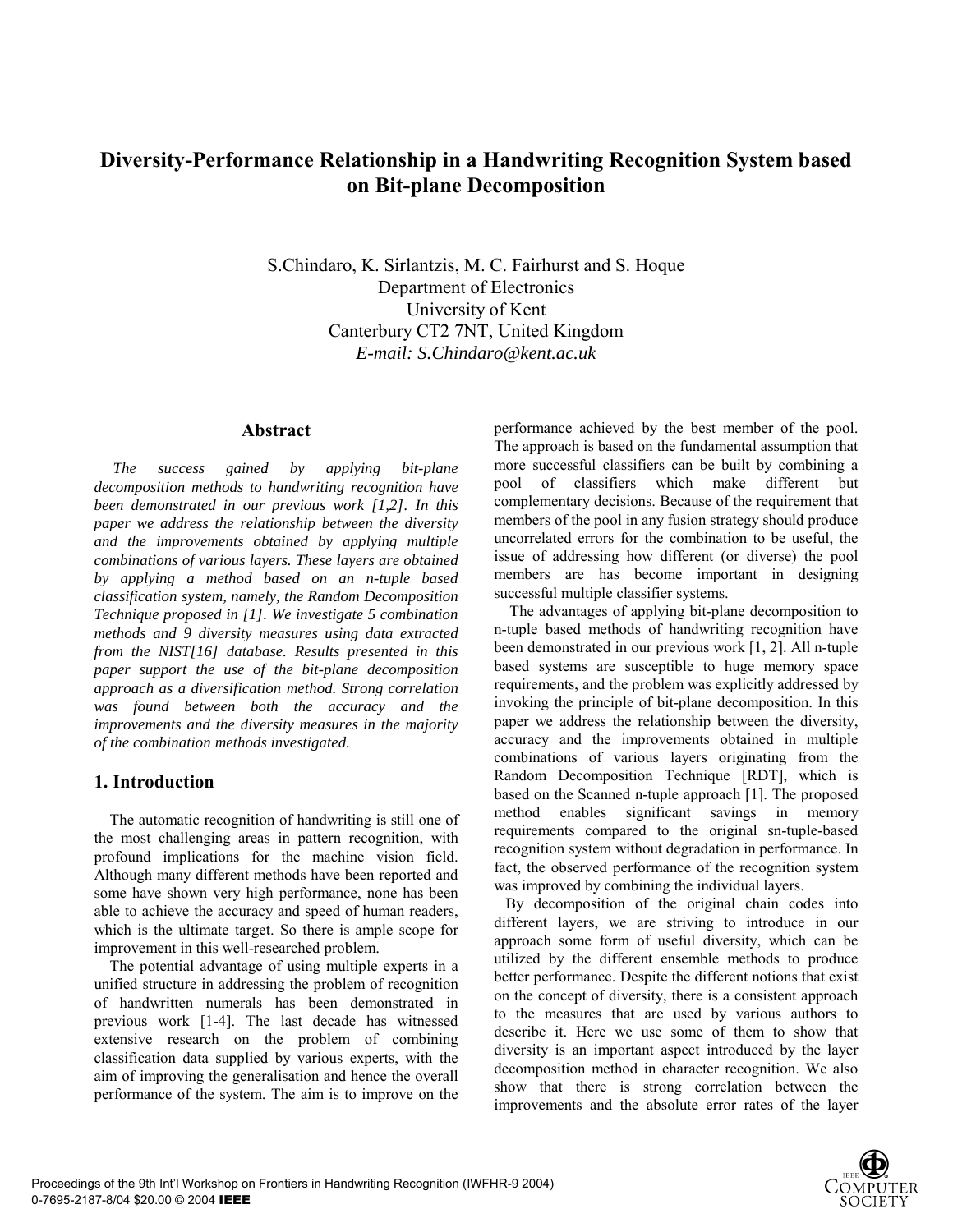combination methods used, and the diversity which ensues.

 Our paper is organized as follows: in Section 2 a description of the basic sn-tuple is described as well as the RDT. The diversity measures used in this work are described in Section 3. The experimental set-up is described in Section 4, followed by the results and a discussion of the results in Section 5. In Section 6 the conclusions drawn from the investigations are presented.

# **2. The Transformation Strategies**

The transformation method used is based on our previous work in [1]. For the sake of completeness a brief description of this approach is described in this section.

# **2.1. The Scanning n-tuple (sn-tuple) classifier**

The scanning n-tuple classifier is an n-tuple based classifier. It has been introduced by Lucas *et al* [5] and is shown to have achieved very high recognition rates while retaining many of the benefits of the simple n-tuple algorithm. In an sn-tuple system, each sn-tuple defines a set of relative offsets between its input points which then scans over a 1-D representation of the character image. This uni-dimensional model of the character image is obtained by tracing the contour edges of the image and representing the path by Freeman chain-codes [6]. In the case of multiple contours, all strings are mapped to a single string by concatenation after discarding the positional information. As different characters produce contour strings of widely varying lengths, all these chains are proportionately expanded to a predefined fixed length. Details of the sn-tuple classification algorithm (including pseudo-code) can be found in [5].

# **2.2. Random Decomposition Technique**

In this approach the Freeman direction codes are represented in binary. (It is also possible to use other forms of binary notation, for example, Gray coding). Since there are 8 possible distinct direction codes, 3-bit binary numbers are sufficient to represent them. In the Random Decomposition technique (which is based on Random Subspace Method [7]), bits for decomposed layers are chosen arbitrarily from the Freeman directioncodes. Since the same bits must always be chosen from a given contour position, an array of randomly selected numbers from the set  $\{0, 1, \text{ and } 2\}$  is generated identifying the bit to be sampled from the corresponding chain element. An arbitrary number of templates can be generated; hence the random transformation approach can create many different binary layers which can be used

individually, or be incorporated into various combination schemes (Figure. 1).



**Figure. 1.** Schematic of the Random Decomposition Method**.** 

# **3. The Diversity Measures**

Even though there has been no agreed set of standards for quantifying diversity or dependence, a number of measures acquired from the idea of entropy and correlation of individual classifier outputs have been used [8,11,18]. The diversity measures described here are based on oracle outputs. These measures can be split into two categories; pairwise and non-pairwise, and are similar to those used by Kuncheva et al [8]. Given the fact that the focus of this investigation was on measuring the correlation between accuracy, improvements and diversity measures less emphasis is placed on the absolute values and the limits of the diversity measures.

# **3.1. Pairwise Measures**

Measures in this category are calculated for the different pairings of classifiers in the pool. These measures are then averaged to give the overall measure for the pool of classifiers. The four measures applied in this study are :

- Yule's Q statistic  $[9]$
- the correlation coefficient [10]

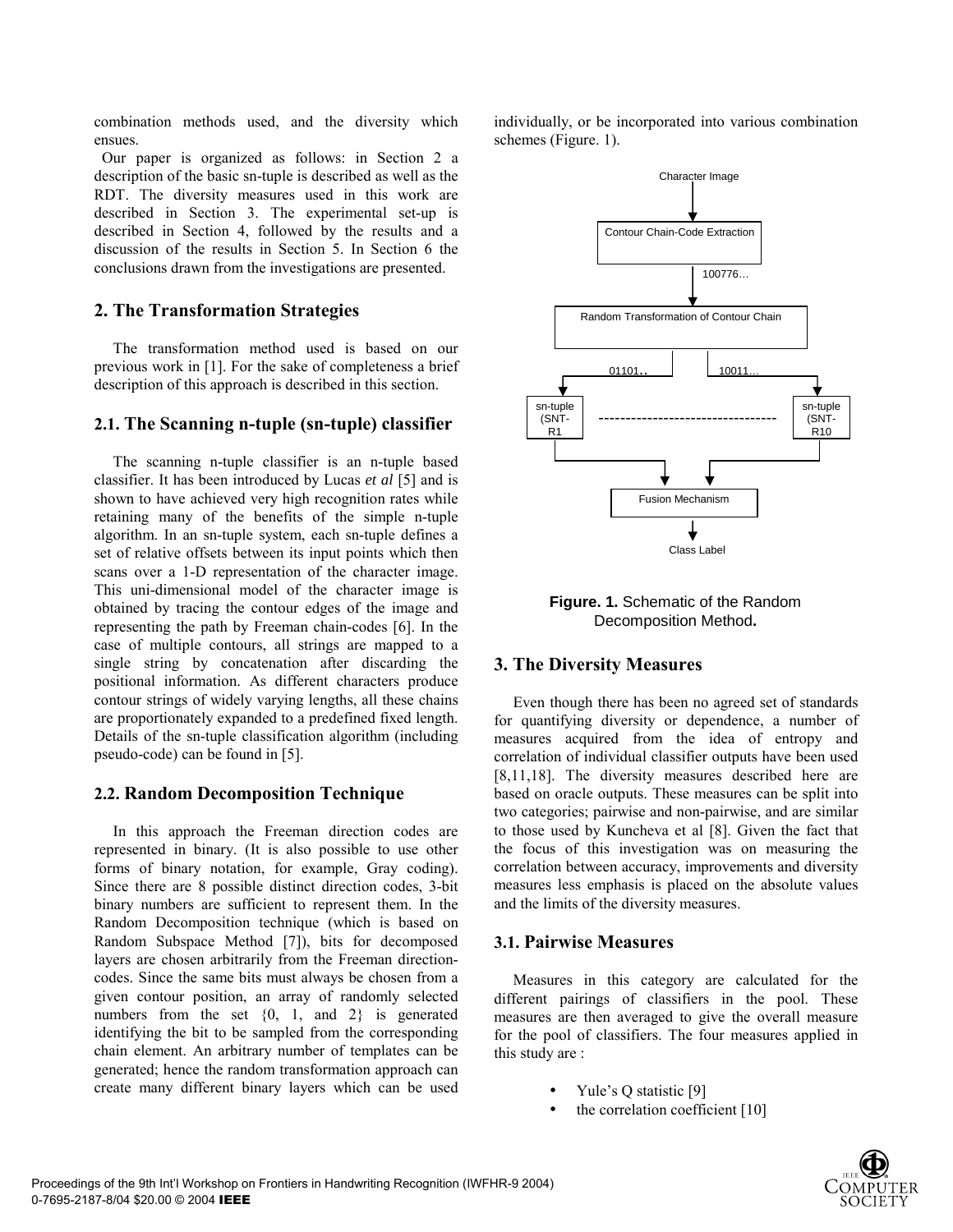- the disagreement measure [7]
- the double fault measure [11]

For pairwise measures the following definitions are used:

 $C_{11}$  : both classifiers correct

 $C_{00}$  : both classifiers wrong

 $C_{10}$ ,  $C_{01}$  : one classifier correct, and one wrong

 $T = C_{11} + C_{00} + C_{10} + C_{01}$  is the total number of samples (or decisions). In all cases the measurement statistic is averaged over all possible pairs.

### Yule's Q statistic

Yule's measure of association [9], which is also called Yule's *Q* statistic, is calculated using:

$$
Q = \frac{C_{11}C_{00} - C_{10}C_{01}}{C_{11}C_{00} + C_{01}C_{10}}
$$
\n(1)

The higher the value of *Q*, the stronger the correlation between classifier outputs. The value of *Q* range from -1 to 1. If classifiers are statistically independent the value of *Q* is zero. The negative values give an indication of the extent the same outputs tend not to occur together.

### **The Correlation Coefficient**

The correlation coefficient statistic [10] has the form:

$$
\rho = \frac{C_{11}C_{00}C_{10}C_{01}}{\sqrt{(C_{11}+C_{10})(C_{01}+C_{00})(C_{11}+C_{01})(C_{10}+C_{00})}}
$$
\n(2)

The lower the value of  $\rho$  the higher the diversity.

#### **The disagreement measure**

This measure gives the proportion of the number of occasions when two classifiers are in disagreement over the total number of decisions [7].

$$
D = \frac{C_{10} + C_{01}}{T}
$$
 (3)

The higher the value, the higher the diversity.

#### **The double-fault measure**

The double fault measure [11] is a ratio of cases where both classifiers make a wrong decision over the total number of decisions.

$$
DF = \frac{C_{00}}{T} \tag{4}
$$

The lower this measure, the higher the diversity.

### **3.2. Non-pairwise Measures**

Five non-pairwise measures were investigated in this study. These are calculated considering all the outputs of all the classifiers in the pool simultaneously.These are:

- the entropy measure [12]
- Kohavi-Wolpert variance [13]
- Interrater agreement [14]
- General diversity [15]
- Coincidence failure diversity [15]

#### **Entropy Measure**

The entropy measure [12] is given by:

$$
E = \frac{1}{C} \sum_{j=1}^{C} \frac{1}{M - [M/2]} \min \{m(z_j), M - m(z_j)\}
$$
\n(5)

where *C* is the number of cases in a labeled dataset  $z_j$ ,  $M =$ number of classifiers.  $m(z_i)$  is the number of classifiers that correctly classify  $z_i$ . Diversity is indicated by values between 0 (no diversity) and 1(highest possible diversity).

### **Kohavi-Wolpert variance**

The Kohavi-Wolpert (KW) [13] measure is given by:

$$
KW = \frac{1}{CM^2} \sum_{j=1}^{C} m(z_j)(M - m(z_j))
$$
 (6)

### **Interrater Agreement Measurement** (<sup>κ</sup> )

The average individual classification accuracy is defined by:

$$
\varpi = \frac{1}{CM} C \sum_{j=1}^{C} \sum_{i=1}^{M} y_{j,i}
$$
 (7)

and  $\kappa$  [14] is given by:

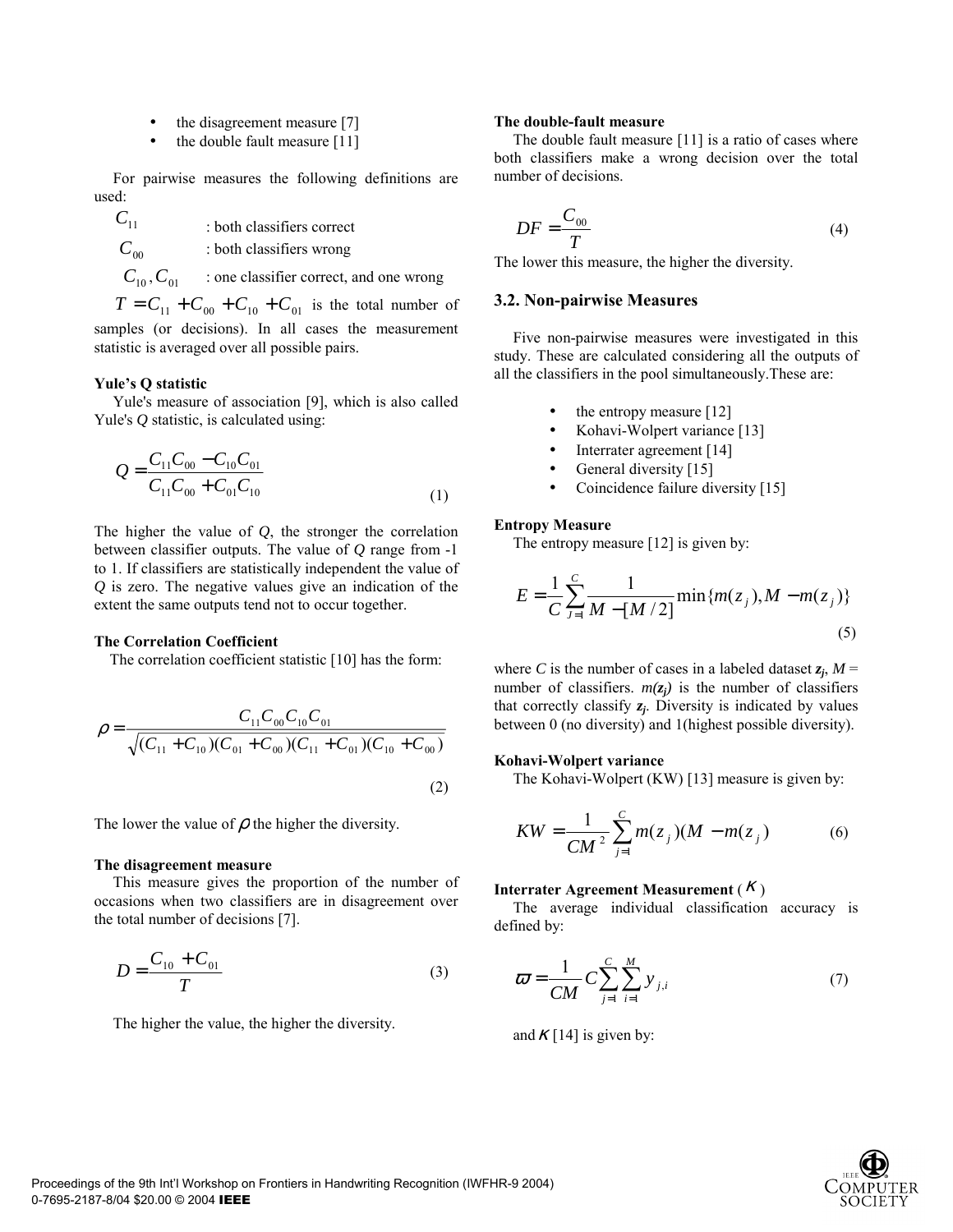$$
\kappa = 1 - \frac{\frac{1}{M} \sum_{j=1}^{c} m(z_j)(M - m(z_j))}{C(M - 1)\overline{\omega}(1 - \overline{\omega})}
$$
(8)

#### **Generalised diversity**

If *K* is a random variable expressing the proportion of classifiers from *C*, that fail on a randomly drawn sample **x**, we can denote by  $p_i$  the probability  $K = i/C$ . Let  $p(i)$ denote the probability that *i* randomly chosen classifiers will fail on a randomly chosen sample **x**. According to [15] the maximum diversity occurs when a failure of one of these classifiers is accompanied by non-failure of the other classifier. The probability of both classifiers failing in this particular instance is  $p(2) = 0$ . When there is always a simultaneous failure of at least two classifiers the diversity is minimum. We define  $p(1)$  and  $p(2)$  using the following:

$$
p(1) = \sum_{i=1}^{M} \frac{i}{M} p_i
$$
 and  

$$
p(2) = \sum_{i=1}^{M} \frac{i}{M} \frac{(i-1)}{(M-1)} p_i
$$
 (9)

Using the above definitions, the generalised diversity measure GD [15] is defined as

$$
GD = 1 - \frac{p(2)}{p(1)}
$$
 (10)

Diversity is indicated by values ranging from 0 (minimum diversity) and 1(maximum diversity).

#### **Coincident failure diversity**

This measure is derived from the GD measure. Coincidence failure diversity (*CFD*) [15] is given by :

$$
CFD = \begin{cases} 0, & p_0 = 1\\ \frac{1}{1 - p_0} \sum_{i=1}^{M} \frac{M - i}{M - 1} p_i, & p_0 < 1 \end{cases} \tag{11}
$$

When all classifiers are always correct or when all classifiers simultaneously either give the correct decision or the wrong decision the *CFD* measure has a minimum value of 0, and a maximum value of 1 when all wrong decisions are unique.

### **4. Experimental Set-Up**

The experiments were conducted on characters extracted from the NIST database [16]. This database has pre-defined disjoint training and test sample sets. A 10 class database was extracted. The training dataset consisted of 200 samples per class. 75 samples per class were used for testing. Five fusion strategies were used in the investigations. These are the *product*, *sum, max, median* and *majority voting*. Details of these can be found in [17]. All classifier and combination results used in the investigations include performance averaged over 5-fold cross validation experiments.

Individual layer error rates were first obtained using the methods described in Section 2. The 10 random layers were placed in different pools comprising 5 layers. All possible combinations of pools of 5 were generated, resulting in 252 different layer pools. The 9 diversity measures were calculated for each of the pool of layers. The six classifier combination strategies were applied to each of the groups. Two sets of intermediate tables were created. One incorporated the error rates (1) obtained after the combinations, and the other, the improvements (2) over the best result of each group (see Table 1 below).

### **Table 1**. Data organization for the experimental set-up

| Layer<br>Pool | Error Rates $(1)$ or Improvements $(2)$ |    |     |     |     | Diversity |
|---------------|-----------------------------------------|----|-----|-----|-----|-----------|
|               | Prod                                    | Sm | Max | Med | Mai | Measures  |
|               |                                         |    |     |     |     |           |
|               |                                         |    |     |     |     |           |
|               |                                         |    |     |     |     |           |
|               |                                         |    |     |     |     |           |
|               |                                         |    |     |     |     |           |
| 252           |                                         |    |     |     |     |           |

The pools of layers were then partitioned into randomly selected groups of 10. 10 such groups were generated. The correlation coefficients were calculated for each group for both of the cases (error rates and improvements). The results presented henceforth are thus statistical averages over 10-fold cross validation experiments.

## **5. Results and Discussion**

 The correlation coefficients are shown in Tables 3 and 4 below. A number of observations can be made from these results. The first is that some of the measures used exhibited strong correlation with the product, sum, median and majority rule. The correlation coefficients between the error results from the combination methods and the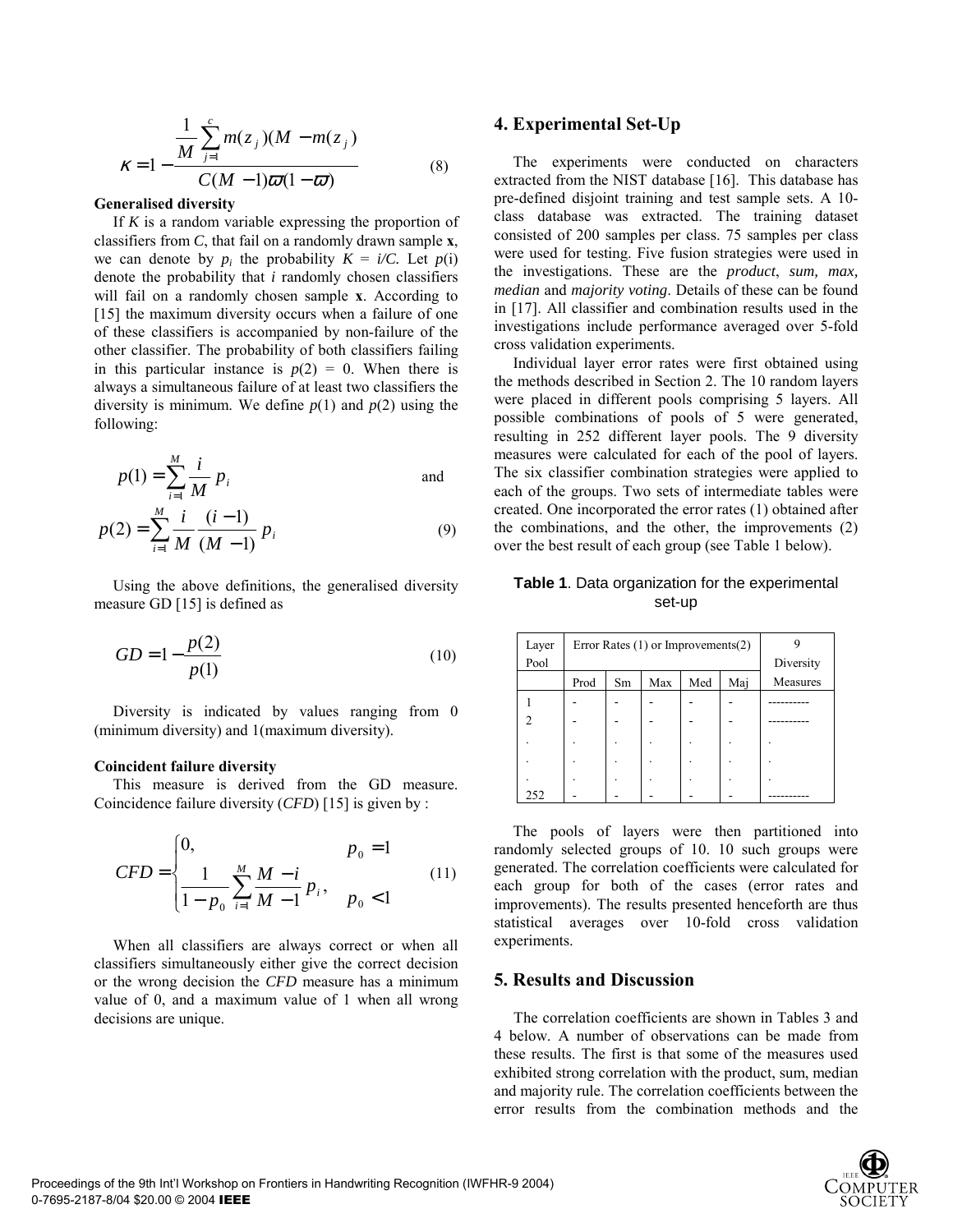diversity measures (Table 3) are above 0.8 in the cases of the *product*, *sum*, *median* and *majority rule*, and the DF, GD and CF measures, and about 0.7 for the *max* rule. Of particular note are the high values exhibited in relation to the DF measure, which is an indication of accuracy (equation 4). Significant correlation values of above 0.6 were observed with regard to the same combination methods and the D, E and KW measures. The same trend was observed in the case of the correlation coefficients between the improvement over the best individual group member result by the combination methods, and the diversity measures (Table 4). This is in contrast to the results obtained by Kuncheva et al [8] (with the highest correlation coefficient of 0.38, between the majority rule and the CF measure) on the same measures, even though the dataset and the empirical set-up of the experiment were different.

**Table 2.** Correlation coefficients between the error results from the combination methods and the diversity measures**.** 

|    | Q    | Ω    | DI<br><b>KW</b> | DF   | Е       | K    | GD/<br>CF |
|----|------|------|-----------------|------|---------|------|-----------|
| Pd | 0.51 | 0.47 | $-0.63$         | 0.87 | $-0.62$ | 0.45 | $-0.86$   |
| Sm | 0.51 | 0.47 | $-0.63$         | 0.87 | $-0.62$ | 0.45 | $-0.86$   |
| Mx | 0.27 | 0.22 | $-0.38$         | 0.70 | $-0.37$ | 0.20 | $-0.69$   |
| Md | 0.41 | 0.36 | $-0.53$         | 0.81 | $-0.52$ | 0.35 | $-0.80$   |
| Mi | 0.48 | 0.43 | $-0.61$         | 0.90 | $-0.61$ | 0.41 | $-0.89$   |

**Table 3.** Correlation coefficients between the improvement over the best individual group member result by the combination methods, and the diversity measures**.** 

|    | Q       | Q       | D/<br><b>KW</b> | DF      | E    | K       | GD/<br>СF |
|----|---------|---------|-----------------|---------|------|---------|-----------|
| Pd | $-0.35$ | $-0.30$ | 0.47            | $-0.79$ | 0.48 | $-0.28$ | 0.76      |
| Sm | $-0.35$ | $-0.30$ | 0.47            | $-0.79$ | 0.48 | $-0.29$ | 0.76      |
| Mx | $-0.27$ | $-0.21$ | 0.40            | $-0.80$ | 0.40 | $-0.19$ | 0.76      |
| Md | $-0.35$ | $-0.30$ | 0.46            | $-0.76$ | 0.47 | $-0.29$ | 0.75      |
| Мj | $-0.45$ | $-0.40$ | 0.57            | $-0.85$ | 0.58 | $-0.39$ | 0.84      |

 The Q-statistic showed significantly strong correlation with regard to 4 combination rules in relation to the error rates, but only with the majority rule in relation to the improvements. Insignificant correlation was observed with regard to  $K$  in the case of improvements and diversity measures (Table 2), but some correlation was observed regarding classifier performances. This was also the case with the  $\rho$  measure. It is important to observe that the majority of the combination rules investigated exhibited strong correlation with the majority of the diversity measures, in contrast with those reported elsewhere.

 It is also evident from the Tables that D, E and KW measures exhibited the same correlation coefficients, further reinforcing the observations of Kuncheva *et al* [8]. These three exhibited less strong correlation compared to that shown in relationship to the DF, GD and CF measures. However, the figures are significantly higher compared to those quoted as maxima in [8] (0.38) and [19] (0.3). The same correlation coefficients were also obtained with regard to the GD and CF measures. This reinforces the notion that, even though researchers might disagree on the explicit definition of diversity, the ideas converge with respect to its measurement, which points the way to some standardized benchmarks for the measurement of diversity.

# **6. Conclusion**

 We set out to determine whether the introduction of layering in the RDT variation of the basic sn-tuple method introduced useful diversity for the ensemble methods in handwriting recognition tasks. We did this by exploring whether there was any correlation between this diversity and the improvements which ensued and, also, between the diversity and the accuracy of the ensembles. We achieved the latter by computing the correlation between the error rates of the different ensemble methods and the diversity measures using data extracted from the NIST database.

 Our results have supported the use of the layering method as a diversity inducement method based on the diversity measures investigated. Strong correlation was found between both the accuracy and the improvements, and the diversity measures in the majority of the ensembles investigated. We intend to expand our investigations into the diversity amongst combinations of different layers by pooling layers from the Random Method with the other bit-plane decomposition methods from our previous work, namely the Directional and Ordered Methods [1].

### **Acknowledgement**

 The authors gratefully acknowledge the support of the UK Engineering and Physical Sciences Research Council (EPSRC) in carrying out this research.